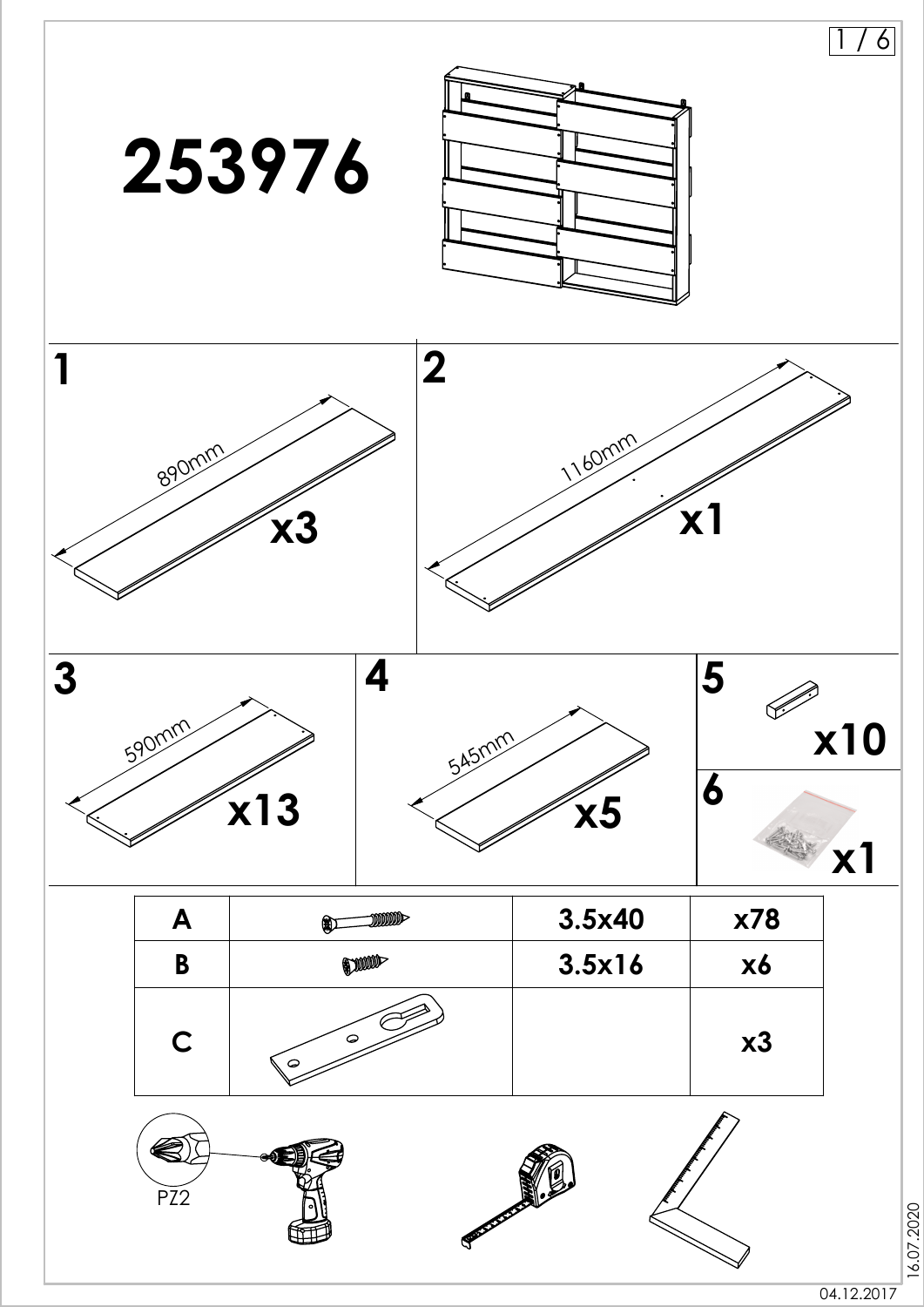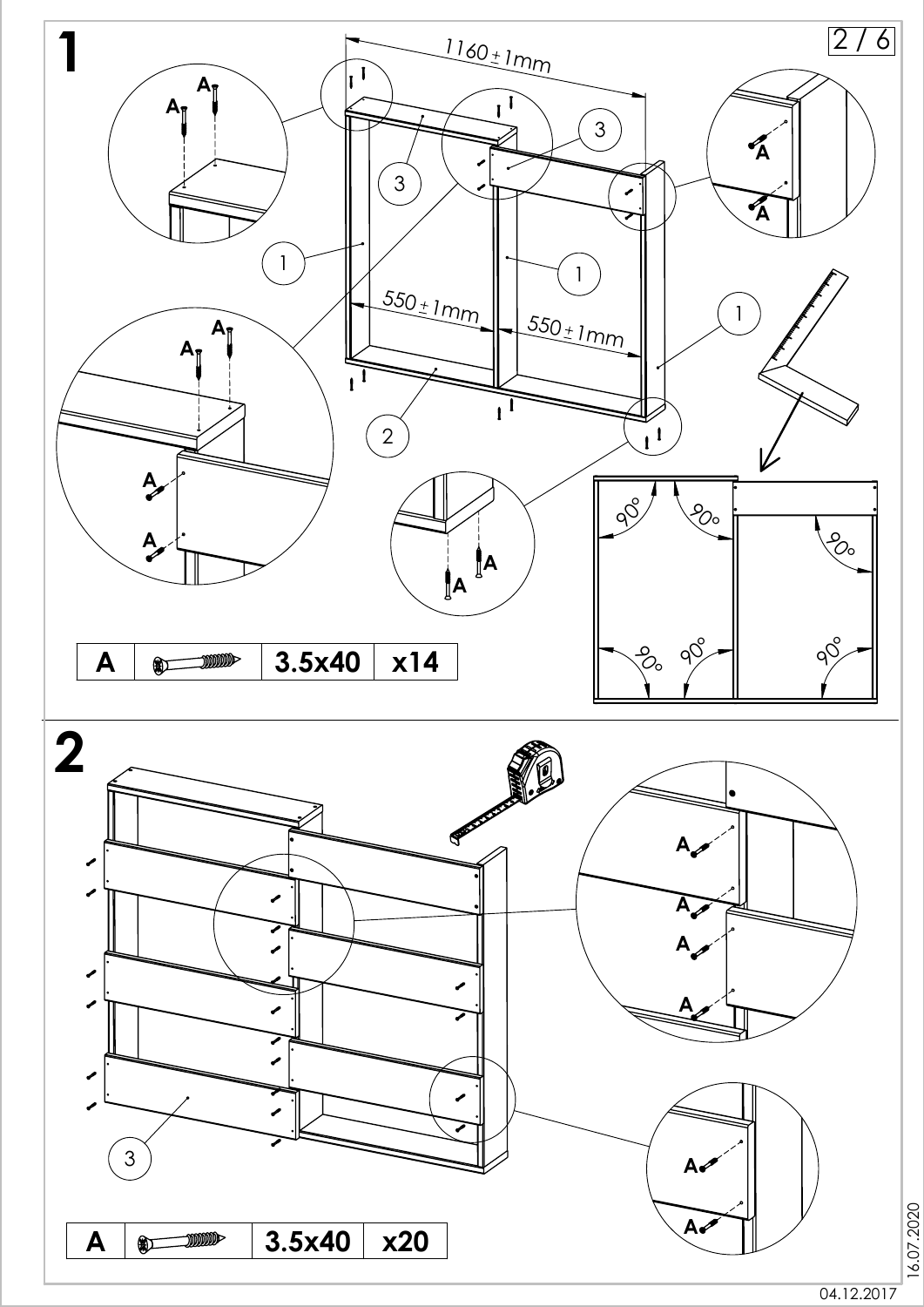

04.12.2017

16.07.2020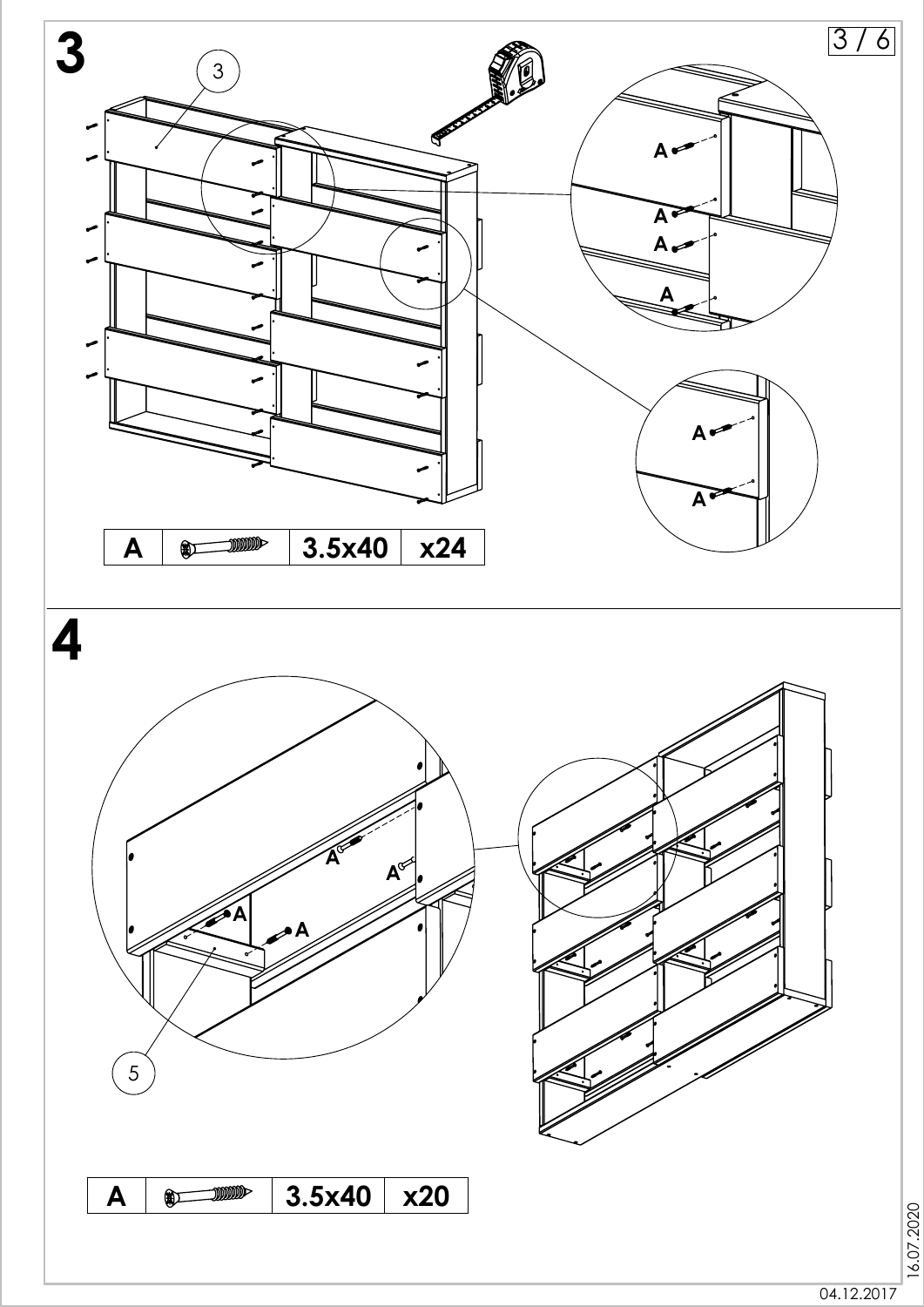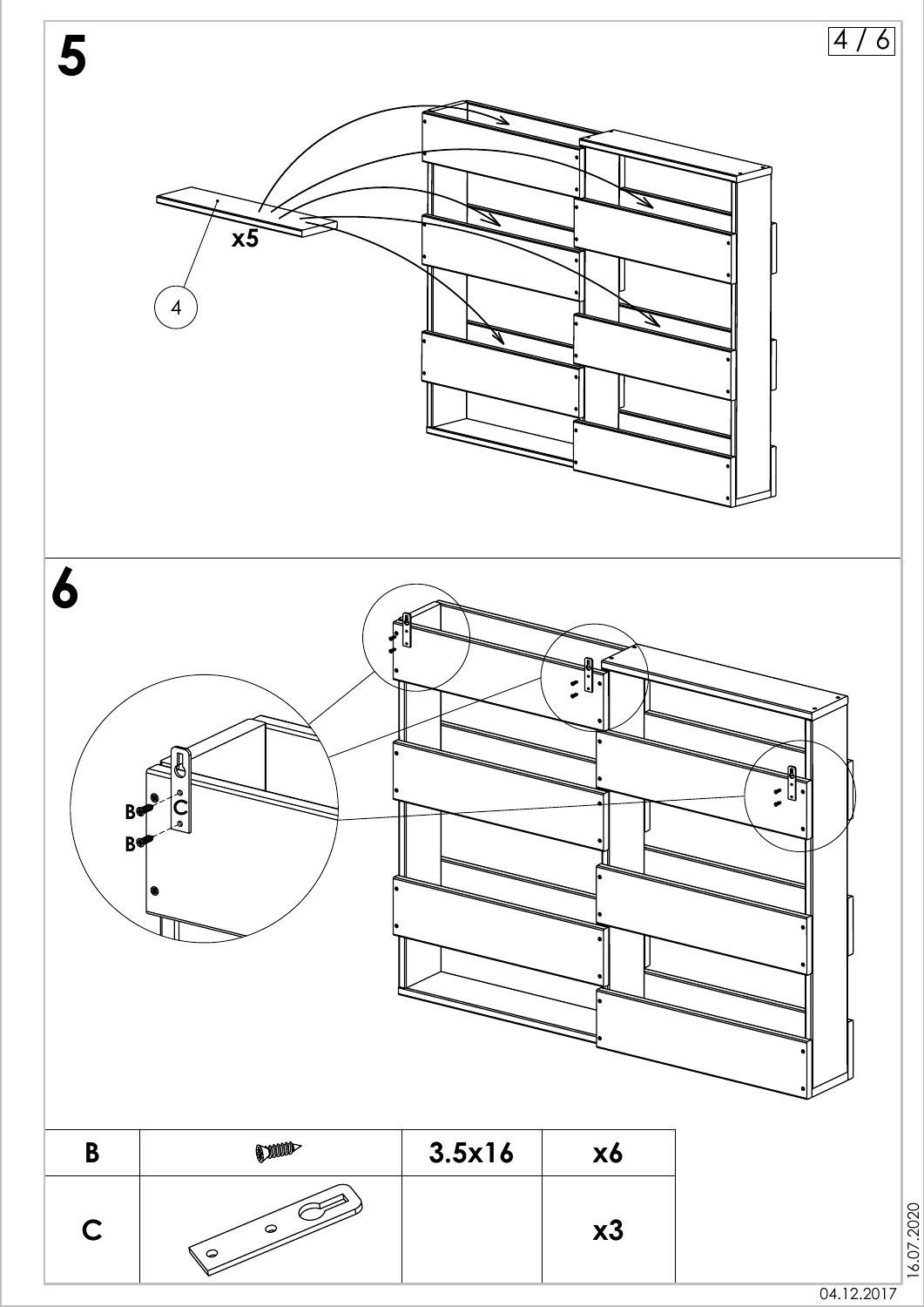## **Thank you for purchasing our product!**

Please read carefully and save for future use! This product is manufactured for outdoor use only.

## **Care and maintenance of furniture.**

To ensure that you receive maximum pleasure from your new product, it is very important for you to read this instruction. Please note, that quality guarantee of EKJU is only valid when this maintenance instruction has been

### followed carefully. **Product for life**

**Our products are produced from durable Northern pine and spruce. If well maintained, out picnic table can serve you the time which takes new tree to grow.**

All products, when necessary, comes with necessary part assembly kit and simple step-by-step assembly instruction. **How do you keep your product beautiful for many years to come?**

Always clean the product with mild soap solution and dry with clean, dry cloth. If you spill the liquid, always wipe it off as quickly as possible. Not painted products will start to turn grey, regardless of colour of the treatment at the time of purchase. This is the natural beauty of wood, which shows that it changes and loves on even after turned into the product.

If you want to paint, paint, or otherwise treat the product - consult at the nearest retail outlet, where experts will recommend the most suitable paint or wood treatment product. If you have bought painted or stained product - first maintenance, depending on weather conditions, is only required after 5 years. Frequency of maintenance depends on the weather impacts and location of the product. Keep metal parts of your product well oiled. Oil them at least once a year or when necessary.

**Assembly.** Assemble according to the instructions supplied with the product. Always assembly your product on flat, even surface and always according the instruction. **During the assembly, loosely fit the screws at first, fastening then tight only when fully assembled**. Check furniture fittings at least once a year - the screws may require tightening.

**Storage.** Keeping wooden outdoor products under the shades, will maximise the life of the product. We recommend you cover the furniture if it is to be left outside in the elements if you do not have a shaded area

when not in use. If you cannot cover it- tilt your product so that any water can drain away.

Store in a cool dry place when not in use. Make sure air can circulate to avoid moisture and mould.

**Mould** or mildew is a type of fungus that thrives in the damp climate. It loves nothing more than growing on your nice wooden garden furniture. Timber is especially prone to mildew. Of you spot any mould, simply clean it off with mild soap solution and dry with clean, dry cloth.

Raw wood may have dotted, or striped stains caused by the blue mushroom. In order to avoid this, it is necessary to use a primer (in first year, use only transparent) for wood treatment that protects the wood from blue spots - consult at the nearest outlet where experts will recommend the most suitable wood treatment product.

**Notes!** Impregnated products can smear. This will disappear after a short time.

The colour on pressure treated products can vary from board to board can be lighter or darker than colour on labels or photos, this is the natural characteristics of wood and perfectly normal.

Discolouration from impregnant salt or sometimes mould can accrue on the product. Wipe clean with a mild soapy solution. Wipe dry with a clean and dry cloth.

**Warranty** on product design durability is 24 months.

For warranty issues, contact the direct seller, presenting proof of purchase.

## **Natural properties of wood that are not considered defective:**

**Cracks.** Wood is alive. During its life cycle cracks can occur; these are acceptable and do not affect the durability of the product. Swelling and wood shrinking while drying.

**Shrinking or expanding.** After purchase, the wooden product continues to dry for a long time and the dimensions can drop to 5-8% of the volume. Occasionally test the screws to ensure the stability of the product. In periods of rain

the wooden parts of product will absorb moisture in the air and expand.

**Rough surface.** Although we treat wood surfaces when planning or milling, even semi-rough surfaces may appear even at the highest level of care. Notches may show rough surfaces or slight fibre bursts.

**Salt exhaustions.** If the product is impregnated with high-pressure technology, it may show white to greenish discharges. These are wood resins mixed with impregnating agents and will disappear over time.

**Core.** The core of coniferous trees is in the centre of the trunk. The wood core is not wood damage, but a natural component of wood.

**Branches and knots.** One of the characteristics of the wood is the branches / knots. When producing products for the garden, live trees with branches are used, which leaves knot places on boards.

**The emergence of resins.** Your product is made from pine, spruce, or Siberian larch. These woods are characterized by resins that may appear on the surface of the product. Resin often appears after longer periods and might not be visible during the time of production.

**The following are not considered defects and does not apply for warranty:**

Natural wood characteristics and natural ware of.

Detail of thickness and dimensions of the components in the range of 5-8%.

Damage caused by incorrect installation of product.

Mechanical damage.

Products or parts that the customer has processed or modified in any way (except raw wood parts, treated after purchase with transparent primer).

Damage caused to the buyer when transporting and moving the product.

Changes in tone and wood structure over time. Depreciation of the product.

Knots, which do not contribute to the overall strength of the product, fall out.

Bending and twisting of wooden parts if this does not affect the stability of the product.

Any damage not directly related to the quality of the production process.

The accessories attached to the product packaging may differ from those shown in the assembly instructions (if supplied). This does not affect the strength of the product.

## **Warning.**

Roofs of garden structures have a certain amount of grip.

The roof load must not exceed 50 kg / m² (garden houses) and 20 kg / m² (smaller structures such as barns, log cabinets, etc.).

# **INSTRUCTIONS D'UTILISATION**

Nous vous remercions d'avoir acheté notre produit.

À lire attentivement et à conserver pour une consultation ultérieure! Ce produit est destiné uniquement à l'usage extérieur.

Ce produit peut être traité avec une technologie d'imprégnation à haute pression, ce qui augmente la durabilité du bois et sa résistance à l'humidité, champignons de pourriture et ravageurs.

Au début, la présence des résidus de traitement sur la surface du produit est permise et cela peut laisser les traces au contact. L'effet qui disparaitra avec le temps.

Il est recommandé de traiter le meuble en bois brut, pour que le bois conserve ses qualités, sa résistance et un bel aspect visuel. Cherchez le point de vente le plus proche où les spécialistes vous recommanderont le produit de traitement du bois le plus approprié.

Le bois utilisé n'a pas fait l'objet d'un traitement de protection. Une fois le montage terminé, vous devrez lasurer votre portail avec des traitements de protection choisis ou de le peindre.

Le bois imprégné ou non traité après le traitement est de couleur vert clair ou marron, avec le temps il finira par obtenir une teinte gris argent.

**Assemblage et installation.** Après avoir ouvert le paquet, vérifiez qu'il contient toutes les pièces nécessaires. Cette vérification doit être effectuée dans les 14 jours suivant l'achat ou la livraison du produit. Les réclamations de garantie s'appliquent uniquement à l'échange de pièces endommagées.

Procédez à l'assemblage suivant les instructions de montage fournies avec le produit.

Tout d'abord serrez légèrement toutes les vis. Serrez-les fermement qu'à la fin de l'assemblage.

Vérifiez les garnitures de meubles au moins une fois par an - serrez les vis si nécessaire.

L'assemblage du produit doit être effectuée sur une surface plane conformément aux instructions de montage ci-jointes (si nécessaire).

**Conditions d'utilisation.** Ce produit est destiné uniquement à l'usage du particulier et en extérieur.

**Conservation.** Pendant l'hiver, gardez les meubles recouverts ou placés dans une pièce non chauffée et bien ventilée. **Entretient et traitement.** Le bois que nous utilisons, quel que soit le type de traitement et l'espèce d'arbre, nécessite certains soins. Nettoyez le produit avec une solution de savon doux et séchez-le avec un chiffon propre et sec. Si vous souhaitez peindre, repeindre ou traiter le produit autrement, cherchez le point de vente le plus proche, où les

spécialistes vous recommanderont la peinture ou le produit de traitement du bois le plus approprié. **Propriétés naturelles du bois qui ne sont pas considérées comme défauts :**

**L'apparition de fissures.** Le bois est vivant. Au cours de son cycle de vie, des fissures peuvent se produire, elles sont permises et ne nuisent pas à la résistance du produit.

**Le gonflement et le rétrécissement du bois en séchant.** Après l'achat, le produit en bois sèche pendant longtemps. Les dimensions des pièces peuvent diminuer à 5-8% du volume. De temps en temps, serez les vis pour assurer la stabilité du produit.

Le bois réagit aux conditions météorologiques - il se gonfle par un temps humide et se rétrécit par un temps sec. **Les surfaces rugueuses.** Bien que nous traitons les surfaces en bois par rabotage ou fraisage, même avec le plus grand soinles surfaces semi-rugueuses peuvent apparaître. Les endroits autour des nœuds peuvent présenter des surfaces rugueuses ou des petits trous dans les fibres de bois.

**Couches de sel.** Si le produit est imprégné par une technologie à haute pression, les couches de sel blanches à verdâtres peuvent apparaître. Ces sont les résines de bois mélangées avec des agents d'imprégnation. Ces couches disparaîtront avec le temps.

**Cœur du bois.** Les conifères ont un cœur au centre du tronc. Le cœur de bois n'est pas un défaut mais un composant naturel du bois.

Les branches. L'une des caractéristiques du bois sont les branches. Lors de la production de produits pour le jardin, des arbres vivants avec des branches sont utilisés.

**L'apparition de résines.** Votre produit est fabriqué à partir de pin, de sapin ou de mélèze de Sibérie. Ces arbres sont caractérisés par des résines qui peuvent apparaître à la surface du produit.

**Les différentes couleurs des pièces en bois.** La caractéristique d'un arbre sont les différents tons de couleur du bois. En outre, les différentes pièces d'un morceau de bois peuvent varier en couleur.

**La moisissure et la coloration bleue.** Le bois est un produit vivant. Il abrite des bactéries qui se développent, surtout dans des climats chauds et humides.

Après l'imprégnation, l'arbre est bien protégé. Pour des arbres imprégnés à pression les taches superficielles et la moisissure peuvent apparaître pendant le stockage. Ceci est dû au taux d'humidité élevé dans l'arbre. D'habitude, cette moisissure superficielle est facile à nettoyer après le séchage.

Sur le bois brut une coloration en forme de points ou rayures peut apparaître, causée par le champignon de coloration bleue. Afin d'éviter cela, il est nécessaire d'utiliser une apprêt pour le traitement du bois qui protège le bois de la coloration bleue - consultez le point de vente le plus proche où les spécialistes recommanderont le produit de traitement du bois le plus approprié.

### **Ne sont pas considérés comme des défauts:**

L'écart de l'épaisseur et des dimensions des composants des pièces dans la plage de 5-8%. Dommages causés par une montade incorrecte de meubles. Dommages mécaniques. Pour les produits ou les pièces que le client a traité ou modifié de quelque manière que ce soit.

Dommages causés à l'acheteur lors du transport et du déplacement de meubles.

Les changements de tonalité et de la structure du bois apparus avec le temps.

L'usure de garniture.

Les petits nœuds tombés qui n'ont aucun effet sur la solidité du produit.

Les torsions et les déformations des pièces en bois si cela n'a pas d'impact sur la stabilité du produit.

Tout dommage qui n'est pas directement lié à la qualité du processus de production.

Les accessoires joints à l'emballage du produit peuvent différer de ceux indiqués dans les instructions d'assemblage (le cas échéant).Cela n'affecte pas la solidité du produit.

**Garantie.** La garantie sur la durée de vie de la construction du produit est de 24 mois. Pour les problèmes de garantie, contactez le vendeur direct, en présentant une preuve d'achat.

**Avertissement.** 

Les toits des abris de jardin, les maisonnettes pour enfants et les granges ont une charge maximum autorisée. La charge pour le toit ne doit pas dépasser 50kg/m2 (abris de jardin) et 20kg/m2 (les constructions plus petites, par exemple grangettes, abris pour le bois etc.)

## **BENUTZUNGS-ANLEITUNG**

kleinen Ausrissen der Holzfasern führen können.

dem Trocknen meist ohne Probleme abgewischt werden.

Abnutzung von Beschlägen und Befestigungsmitteln.

Abweichungen bei Materialdicke und Materiallänge bis zu 5 und max. 8% . Schäden, die durch falschen Zusammenbau verursacht wurden.

Produkte, oder deren Bestandteile, welche der Kunde selbst verändert oder bearbeitet hat.

Kleine, ausgefallene Astaugen, welche die Stabilität des Produktes nicht beeinflussen. Holzverformungen und -verdrehungen, welche die Stabilität des Produktes nicht beeinflussen.

jedoch zu keinerlei Nachteilen führt und die Stabilität des Produktes nicht beeinflusst.

(bei Kleintiergehegen, Kleintierhäuschen und Kaminholzunterständen, u.ä.) überschreiten.

Schäden, die dem Kunden beim Transport oder Weitertransport des Produktes oder des Möbels unterlaufen sind .

Jegliche Art von Beschädigungen, welche nicht im direkten Zusammenhang mit der Qualität des Produktionsprozesses stehen.

lebendiges Holz mit Ästen.

Sie geeignetes Produkt erwerben. **Nicht als Mängel gelten:**

Mechanische Schäden.

überschreiten.

müssen. **Vorsicht! Warnung.**

der Zeit gibt.

ausschliessen.

**Vielen Dank, dass Sie sich für dieses Produkt entschieden haben!**

**Lesen Sie diese Anleitung aufmerksam durch und bewahren Sie diese sorgfältig für späteren Gebrauch auf.**

Dieses Produkt ist für den Gebrauch im Freien vorgesehen. Im Normalfall ist es im Vakuumkessel hochdruckimprägniert, was Ausdauer und Widerstand des Holzes gegen Nässe, Schimmelbefall u. Schädlinge im Wesentlichen erhöht. Zu Beginn der Nutzung kann es vorkommen, dass Ablagerungen auf dem Holz enstehen, welche zulässig sind, und in einigen Fällen zu Verschmierungen führen können. Diese können Sie sorgfältig abgewischen und sie werden nach einiger Zeit ausbleiben.

Möbel aus unbehandeltem Holz sollten einer Bearbeitung durch Öl, Beize, Farbe, Lasur oder einer anderen Art der Konservation unterzogen werden, damit das Holz seine Eigenschaften und seine Haltbarkeit länger bewahrt. Lassen Sie sich im Fachhandel beraten, wo Fachpersonal Ihnen die besten Behandlungsmittel und Holzschutzmöglichkeiten für Ihre Holzmöbel oder Holzprodukte anbieten. Imprägniertes und behandeltes Holz ist nach der Behandlung hellgrün oder braun, mit der Zeit nimmt es eine silbergraue Patina an.

**Montage und Aufbau.** Prüfen Sie den Inhalt der Verpackung darauf, ob alle in der Anleitung angegebenen benötigten Bestandteile darin sind. Die Überprüfung und Reklamation auf Vollständigkeit aller Einzelteile muss inderhalb von 14 Tagen nach dem Kauf vom Kunden erfolgen, und beim Fehlen von Einzelteilen, angezeigt werden. Bauen Sie das Produkt der Monatgeanleitung folgend auf; die Montageanleitung liegt der Verpackung bei. Die Schrauben zunächst nur leicht anziehen. Die feste Endverschraubung sollte erst am Ende der Monatge erfolgen. Überprüfen Sie mindestens ein Mal im Jahr die Beschläge u. Verschraubungen und justieren diese, falls notwendig, nach. Der Aufbau des Produktes muss auf ebener Fläche geschehen, im Einklang und nach Vorlage der mitgelieferten Aufbauanleitung.

**Nutzung.** Dieses Produkt ist nur für den Gebrauch im Aussenbereich im Freien gedacht.

**Lagerung.** Im Winter bietet es sich an das Produkt abzudecken, oder es an gut belüftetem Ort unterzustellen oder zu lagern.

**Pflege und Behandlung.** Das Holz dieses Produktes benötigt eine bestimmte Pflege, unabhängig davon, um welche Holzart es sich handelt und wie diese verarbeitet und behandelt wurde. Säubern Sie es Produkt nur mit leichter Seifenlauge und wischen es danach mit einem trockenen Tuch ab. Wenn Sie dieses Produkt streichen, lackieren oder auf andere Weise behandeln möchten, dann lassen Sie sich im Fachhandel beraten, um die

geeignetesten Methoden und Produkte für Holzschutz kennen zu lernen und zu erhalten. Produkte, die schon gestrichen, lackiert oder gebeizt gekauft wurden, müssen besonders geschützt werden. Auf horizontalen Flächen darf sich langfristig kein Wasser befinden - Nässe sollte umgehend mit einem trockenen, weichen Tuch aufgenommen werden. Diese Produkte müssen bei Regen und in der nassen und kalten Jahreszeit, verdeckt und gut belüftet, unter einer Überdachung gelagert werden.

**Natürliche Eigenschaften des Holzes, welche nicht als Mängel und Defekte anzusehen sind:**

**Entstehung von Rissen.** Holz ist lebendig. Während des Lebenszyklus können Risse im Holz entstehen, welche vertretbar sind und keinen Einfluss auf die Stabilität des Produktes haben.

**Ausdehnung und Schwund durch Austrocknung.** Holz ist ein Produkt, welches noch lange nach dem Kauf weiter, langsam trocknet. Einzelne Teile können sogar bis zu 5 - 8 % ihres Umfanges durch Austrocknung verlieren, was natürlich ist. Überprüfen Sie die Stabilität dieses Produktes regelmäßig und ziehen Sie die Schrauben dieses Produktes nach, falls dies durch die fortgeschrittene Trocknung notwenig geworden ist. Im Aussenberaich reagiert Holz auf alle Wetterbedingeungen und -Umstände - bei nassfeuchtem Wetter dehnt es sich aus, aber bei Trockenheit und Wärme trocknet es. **Rauhe Oberflächen.** Obwohl während unseres Produktionsprozesses alle Holzoberflächen von uns sorfältig gehobeld, geschliffen und gefräst werden,

kann es trotz größter Sorgfalt zu teilweise rauhen Stellen in der Oberfläche kommen, welche sich oft bei Aststellen befinden und welche leider auch zu

**Salzablagerungen.** Sollte es sich bei diesem Produkt um Eines handelt, welches mit der Technologie der Kesseldruck-Imprägnation behandelt wurde, dann kann es selten und mit der Zeit zu weißen oder grünlichen Ablagerungen auf der Oberfläche kommen. Hier handelt es sich um Harz, welches mit

**Kernholz.** Nadelholz hat im Gegensatz zu anderen Holzarten einen Holzkern, welcher auch eine andere Farbgebung haben kann. Die Veararbeitung dieses Kernholzes ist vollkommen üblich und Kernholz an sich ist weder ein Defekt, noch handelt es sich dabei um ein minderwertiges Produkt. **Äste.** Einer der am meisten bezeichnenden Parameter beim Holz sind Äste und Aststellen. Bei der Herstellung von Holzprodukten verarbeiten wir

**Auftreten von Harz.** Dieses Produkt wurde aus dem Holz von Kiefer, Fichte, Tanne oder Sibirischer Lärche hergestellt. Diese Holzarten sind bekannt dafür, dass sie Harz im Holz führen. Nicht immer kann das Austreten von Harz verhindert werden, denn es ist ein natürlicher Prozess, welcher sich mit

**Verschiedene Farben von Details.** Holz hat die Eingenschaft, dass es sogar von einem Baum in verschiedenen Farben zu bekommen ist, sprich Kernholz, Randholz. Wir sortieren alle Produktionshölzer nach Farbe und Beschaffenheit, können aber nicht immer die Farbenvielfalt einer Holzpartie

**Schimmel und Bläue.** Holz ist ein lebendiges Produkt. Darin leben Bakterien, welche sich bei warmen und feuchten Klimaverhältnissen gut entwickeln. Durch die Kesseldruck-Imprägnation ist das Holz sehr gut geschützt. Bei diesem Holz kann es in seltenen Fällen oberflächlich zu leichten Ablagerungen oder zu Schimmelbildung kommen. Das wird durch die noch existente Restfeuchte im Holz begünstigt. Diese Ablagerungen oder Schimmel können nach

Bei unbehandeltem Holz kann es zu Fleckenbildung oder Schwierenbildung kommen, wobei Blauschimmelbefall eine mögliche Ursache dafür sein kann. Um sich vor Blauschimmel und anderem Schimmelbefall zu schützen, empfehlen wir das Produkt zu imprägnieren, damit es keine Feuchte aufnimmt. In Fachhandel können Sie sich über die vielseitigen Möglichkeiten des Holzschutzes vor Schimmelbefall und anderen Widrigkeiten informieren und ein für

Veränderungen von Holzstruktur und Farbe, die über einen gewissen Zeitraum stattgefunden haben, welche aber die generelle Garantiezeit

Die diesem Produkt beigefügten Beschläge und Befestigungsmittel können sich von denen in der Montage-Anleitung aufgezeigten unterscheiden, was

**Garantie.** Die Hersteller-Garantie für dieses Produkt beträgt 24 Monate. Bei einem Garantiefall wenden Sie sich bitte direkt an den Verkäufer dieses Produktes und legen den Kassenbeleg für den Kauf dieses Produktes vor. Bei Produkten, welche mit Leinsamenöl-Farbe oder Leinsamenöl-Beize behandelt wurden, beträgt die ungefähre Haltbarkeit der Beschichtung etwa 5 Jahre, wobei die Pflegeanweisungen unbedingt eingehalten werden

Die Dächer unserer Kinder-Spielhäuser, Gartenhäuser, Geräteschuppen, Kleintiergehege, Kleintierhäuschen und Kaminholzunterstände, u.ä. unterliegen bestimmten Belastungskriterien. Dachlasten dürfen auf keinen Fall 50kg/m2 (bei Kinder-Spielhäusern, Gartenhäusern u. Geräteschuppen) und 20kg/m2

den Imprägnationssalzen reagiert. Diese können Sie sorfältig abwischen und werden mit der Zeit immer weniger auftreten.